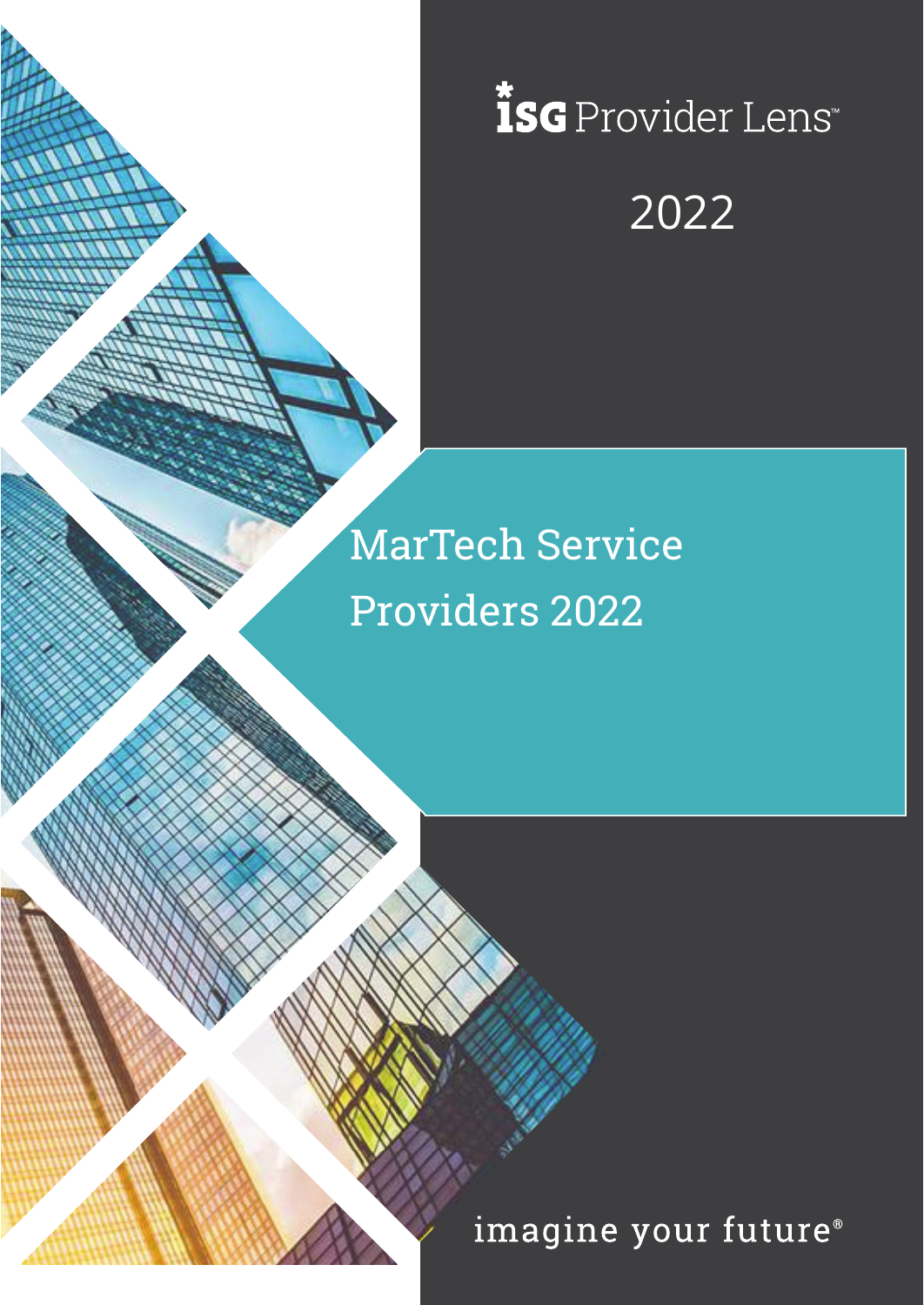ISG (Information Services Group) (NASDAQ: III) is a leading global technology research and advisory firm. A trusted business partner to more than 700 clients, including 75 of the top 100 enterprises in the world, ISG is committed to helping corporations, public sector organizations, and service and technology providers achieve operational excellence and faster growth. The firm specializes in digital transformation services, including automation, cloud and data analytics; sourcing advisory; managed governance and risk services; network carrier services; strategy and operations design; change management; market intelligence and technology research and analysis. Founded in 2006, and based in Stamford, Conn., ISG employs more than 1,300 digitalready professionals operating in more than 20 countries—a global team known for its innovative thinking, market influence, deep industry and technology expertise, and world-class research and analytical capabilities based on the industry's most comprehensive marketplace data.

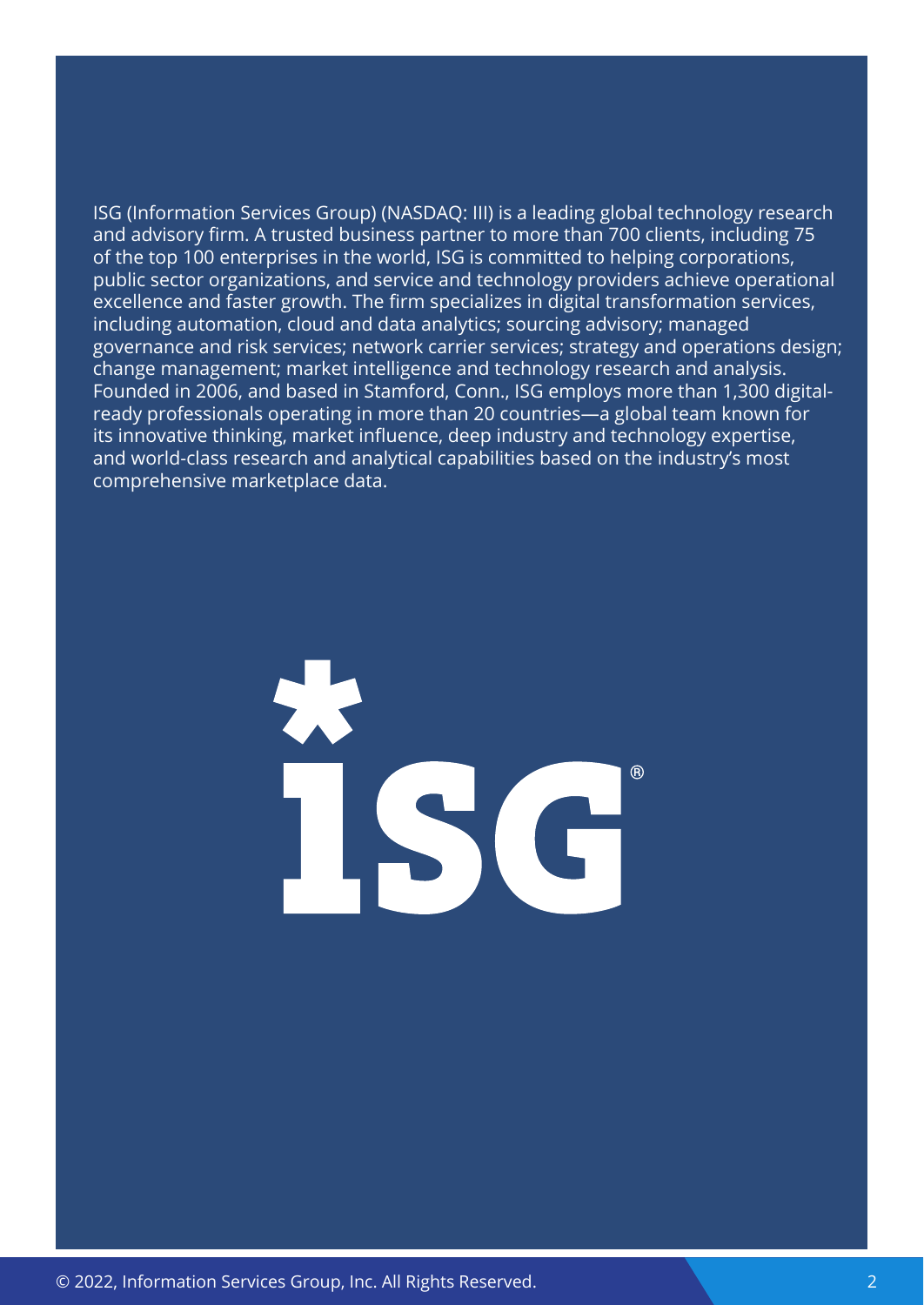### Table of Contents

© 2022 Information Services Group, Inc. All rights reserved. Reproduction of this publication in any form without prior permission is strictly prohibited. Information contained in this report is based on the best available and reliable resources. Opinions expressed in this report reflect ISG's judgment at the time of this report and are subject to change without notice. ISG has no liability for omissions, errors or completeness of information in this report. ISG Research™ and ISG Provider Lens™ are trademarks of Information Services Group, Inc.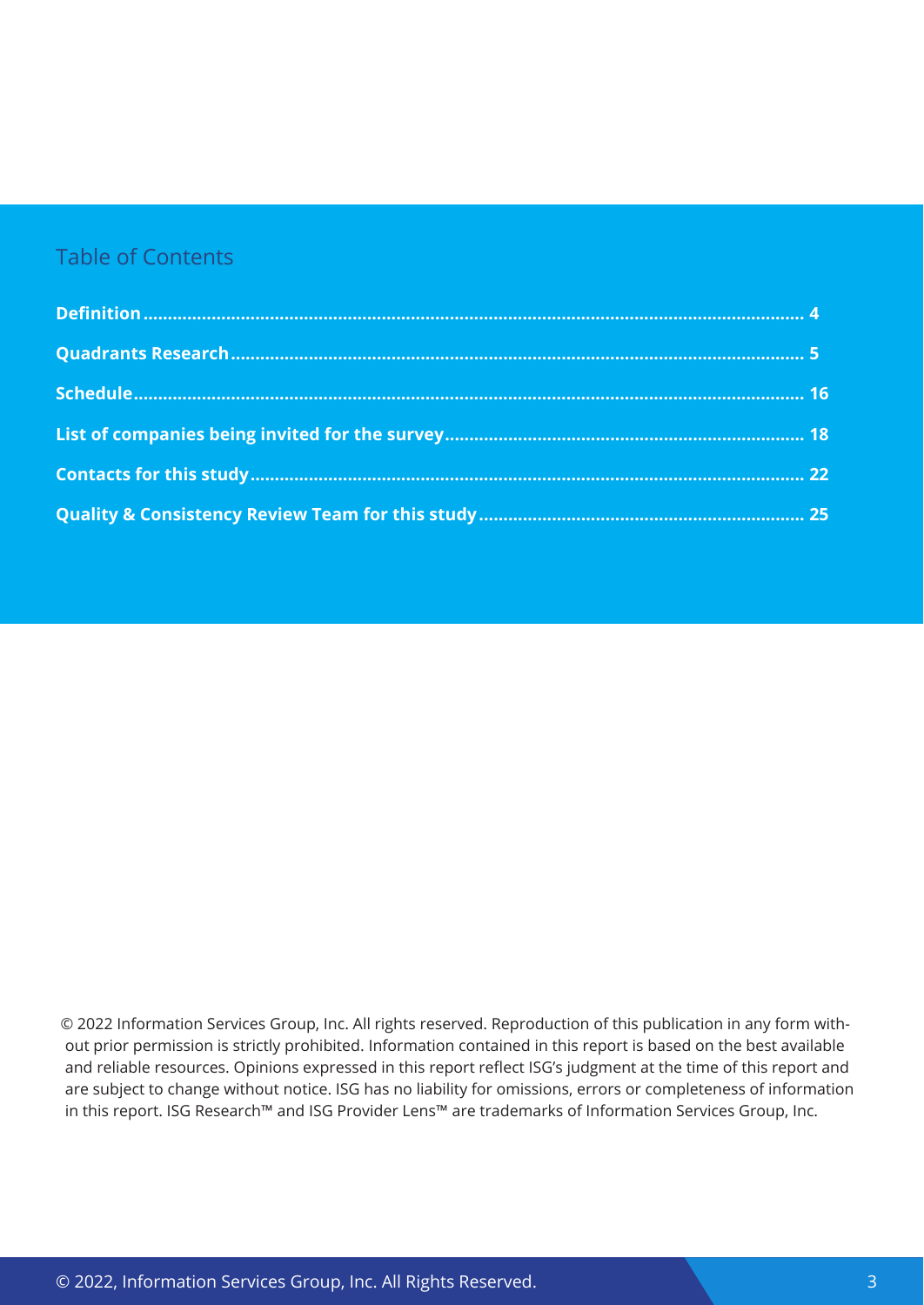# <span id="page-3-0"></span>**Definition**

Corporate executives expect more innovation apart from cost control, improved margins, profits, scale and growth. From a customer's perspective, there has been a change in habits, lifestyle, personalization needs and immediacy irrespective of the impact of COVID-19 on many markets, leading to the creation of a new consumer type over the past few months.

Digital technologies play a highly mitigating role. Companies that make up the Global 2000 list have teams that leverage marketing technology (MarTech) for all tasks ranging from hiring services to marketing for its competitive advantages. All digital marketing professionals are developing MarTech, thus contributing to the "shake" in this market. By combining the creativity of marketing professionals and their ability to develop digital campaigns to meet the expectations of digital customers with digital tools and methodologies such as design thinking and agile processes, MarTech companies are evolving with their wide scope of services.

ISG notes that trends in MarTech directly affect agencies, brands and corporate marketing departments. New technologies and consumer behavior, including those that are already experiencing digital transformation, demand a new marketing approach that requires a change in the mindset of consumers rather than tools.

ISG's analysis will focus on the way service providers are positioned in the market based on the strength of their portfolios and competitiveness. Despite the significant number of MarTech service providers in the global market, the MarTech Service Providers 2022 report will focus on the top competitors for each of the quadrants stated. These will include both global firms and local service providers.

The ISG Provider Lens™ quadrant study offers the following to the decision makers in marketing:

- **Transparency over the strengths and weaknesses of providers/service providers**
- Differentiated positioning of service providers in relevant areas

Our study serves as an important decision-making basis for positioning, key relationships and go-to-market considerations. ISG advisors and enterprise clients also use information from these reports to evaluate their current vendor relationships and potential engagements.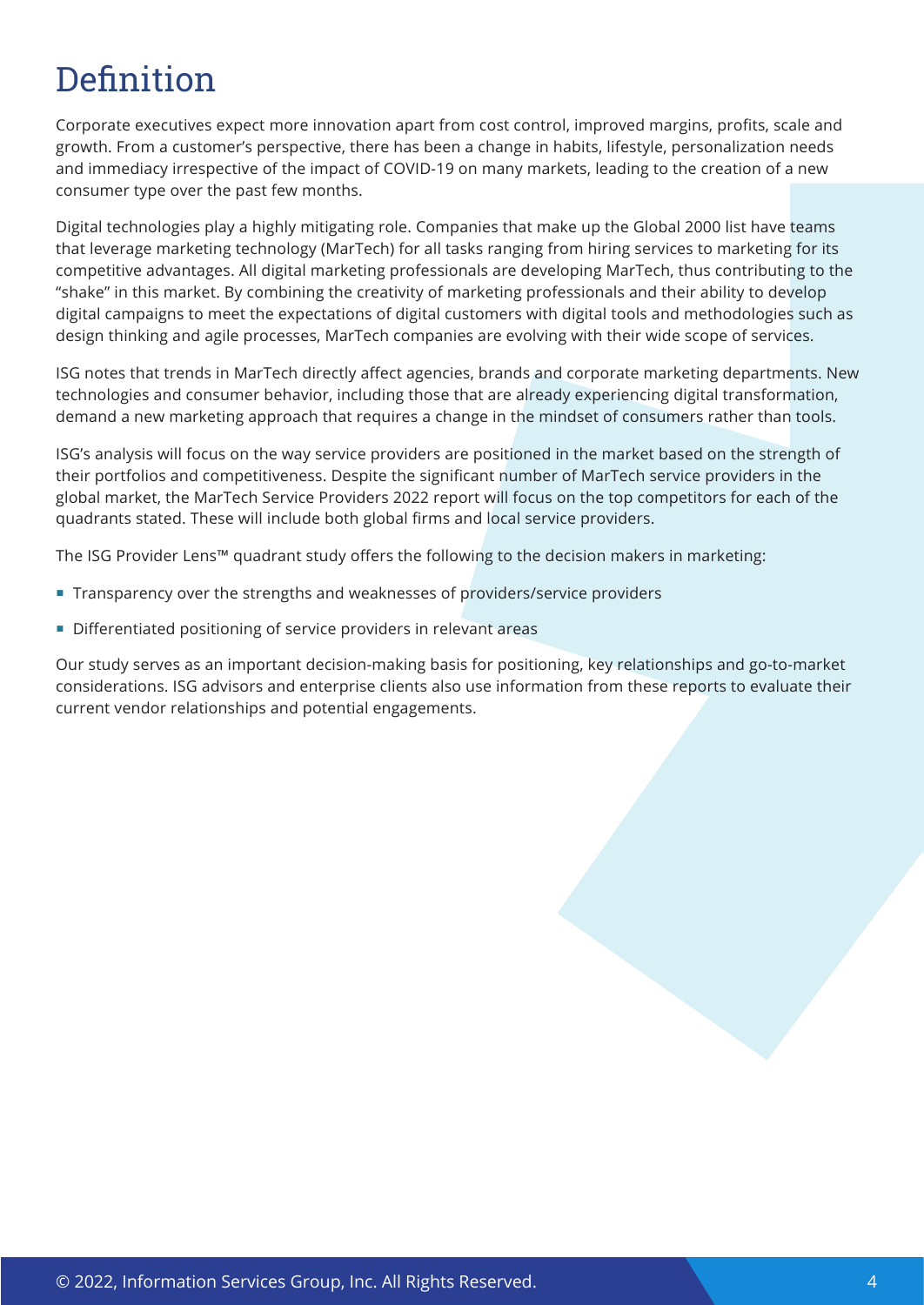## <span id="page-4-0"></span>Quadrants Research

The ISG Provider Lens™ study, MarTech Service Providers 2022, will include the following six quadrants:

Simplified illustration

| <b>MarTech Service Providers 2022</b> |                                |
|---------------------------------------|--------------------------------|
| <b>Strategic MarTech Services</b>     | Digital Presence & Digital Ads |
| Digital Experience & Content          | Social & Relationship          |
| <b>Digital Commerce Optimization</b>  | Analytics & Intelligence       |
|                                       | Source: ISG 2022               |

At ISG's discretion, quadrants may be split into the midmarket and large accounts based on the size of the market in each region.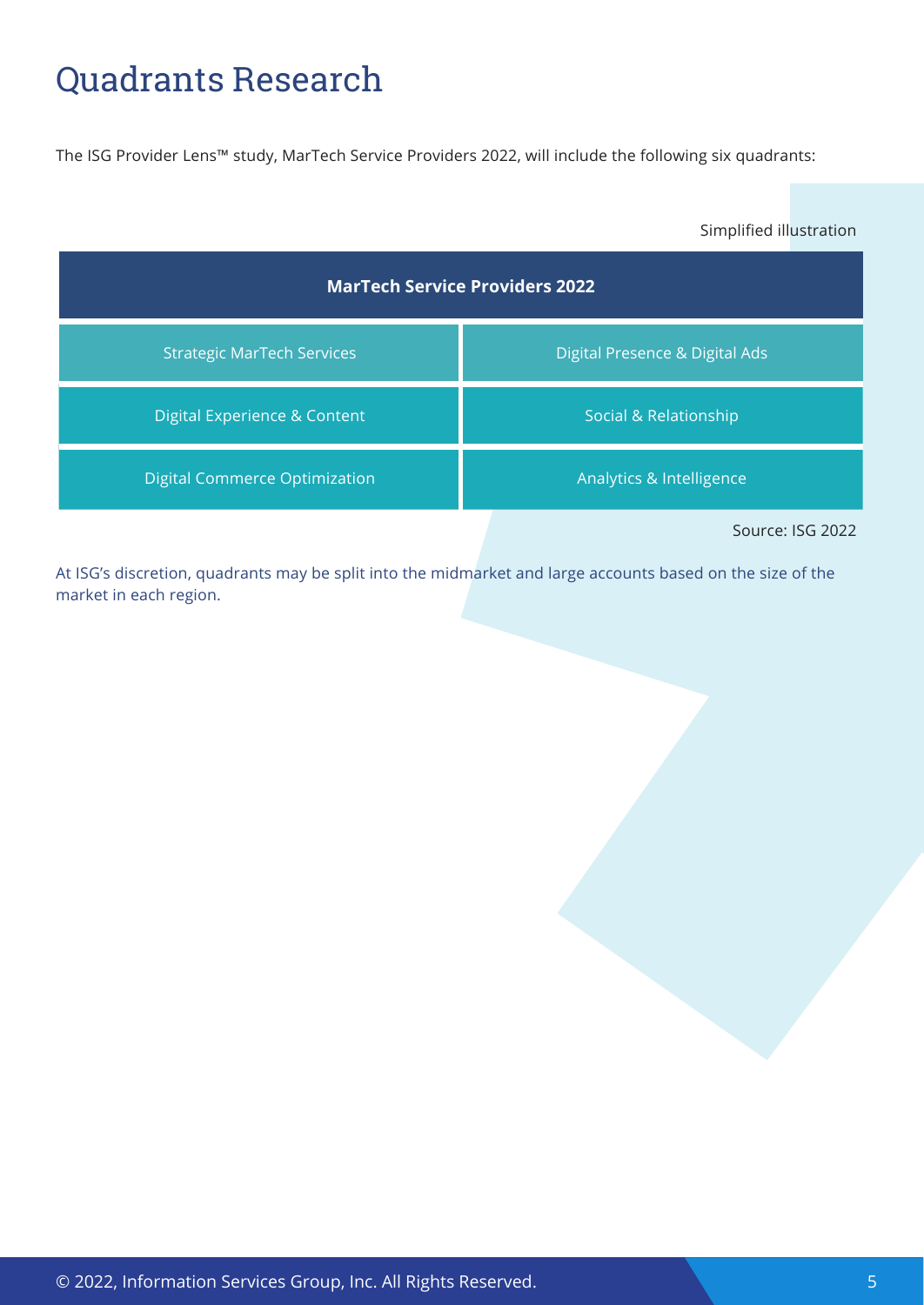### Strategic MarTech Services

This quadrant includes service providers that offer strategic marketing services and demonstrate knowledge of digital technologies to help clients take the best advantage of digital marketing. These providers can identify areas of improvement by evaluating current digital marketing performance with the right business roadmap. These plans involve presenting a data-driven approach, customizing analytics, creating KPI dashboards, and providing an analysis of methods, digital media, technology and data to generate leads and sales.

These services involve the ability to collect, analyze and optimize results based on data that include the following:

- Digital transformation enablement
- **Digital presence**
- Digital ads
- Digital experience
- **Digital content**
- Social network
- **Client relationship management**
- Digital commerce
- Data analytics
- **AI/machine learning**
- **Lead generation / Sales expansion**
- **Expanding outreach into new channels**
- **Customer service improvement**
- **Brand positioning**
- Agile marketing approach
- Compliance and security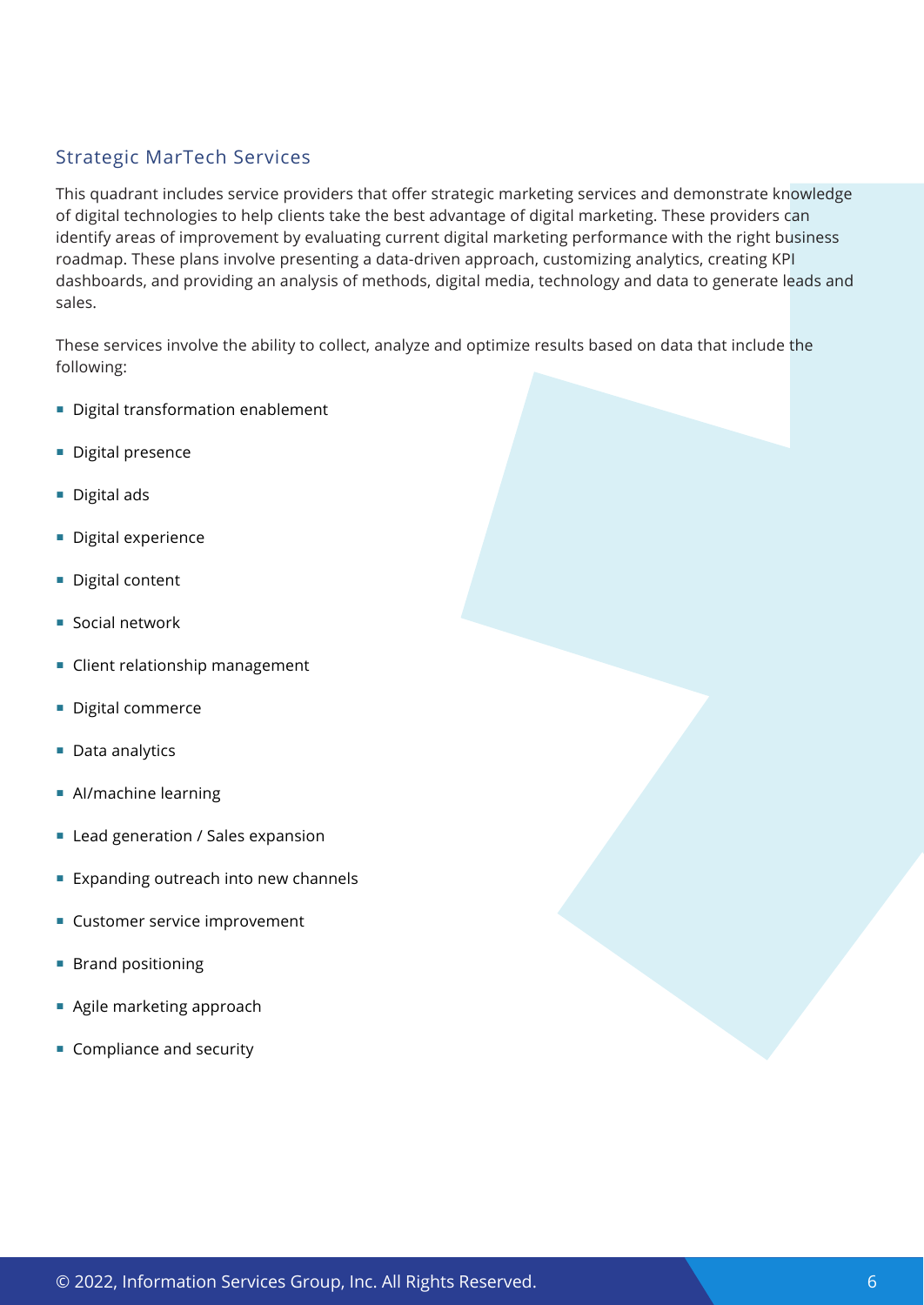- **Ability to work on marketing disruption**
- **Understanding shifts in marketing processes**
- **Understanding and implementing performance marketing**
- **Employing state-of-the-art digital marketing techniques**
- **Leveraging social influencers**
- **Integrated marketing programs**
- Creating an omnichannel strategy leveraging digital channels
- Designing an innovative brand strategy through digital technologies
- Redefining strategy for the digital world
- **Understanding emerging business models**
- **Engaging with the new rules of competition**
- Understanding ethical and legal issues in the digital world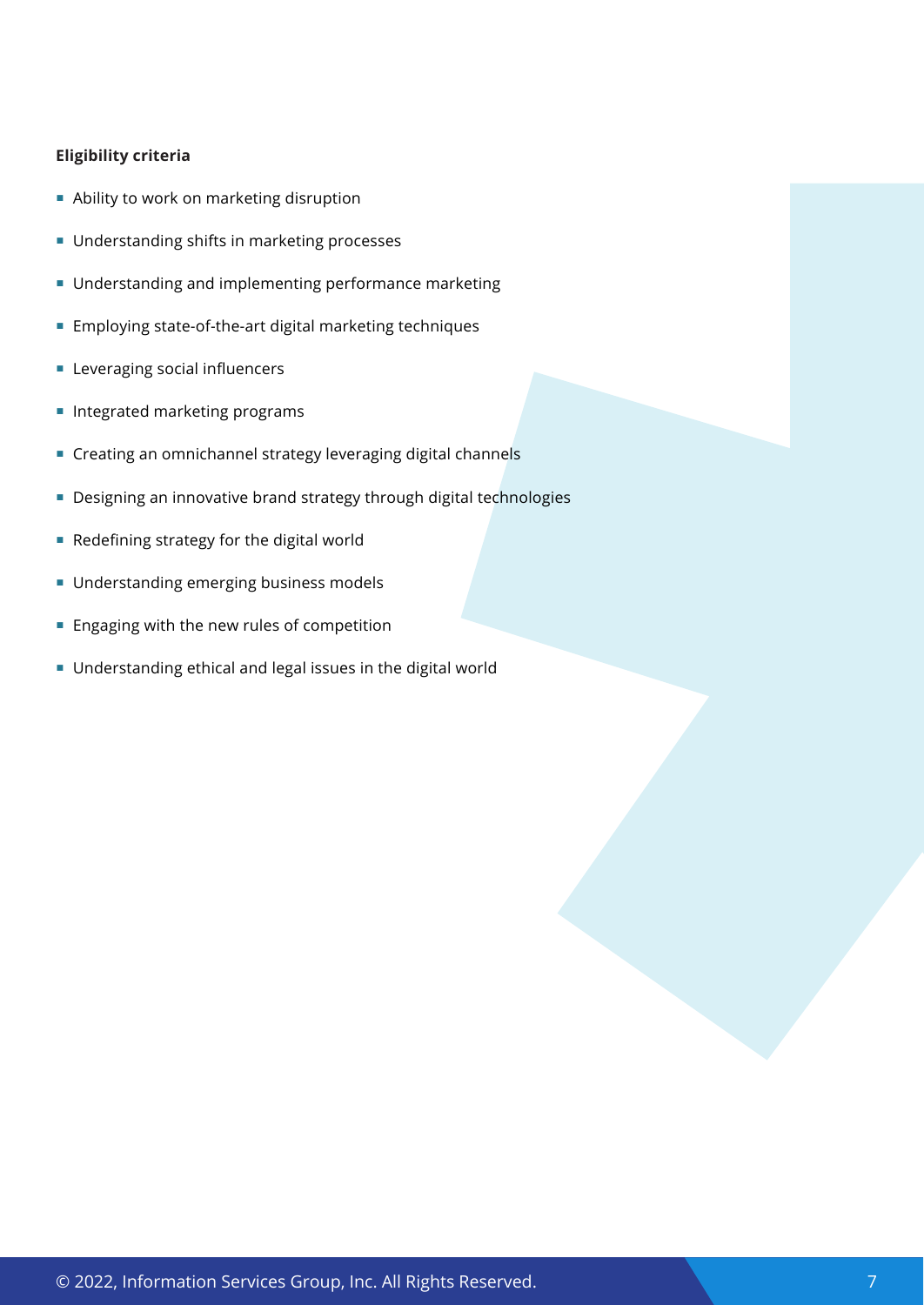### Digital Presence & Digital Ads

This quadrant includes companies that help advertisers in the promotion, dissemination and display of brands, products, services and campaigns with the aim of facilitating and optimizing the results of advertising. The services cover platforms and tools for advertising on search networks and displays, portals, newsfeed and any digital media. They are also evaluated based on their resources for digital out-of-home advertisements, applications that use geolocation systems to optimize campaigns and reach consumers in the right place and at the right time. Additionally, it takes into account their ability to purchase online media through a tool or a program based on target audience as well as platforms and tools that are focused on results marketing, metrics and data collection.

The services are used to create, operate and manage campaigns on digital channels, and in all modalities and platforms of the following:

- Search engine marketing (SEM)/search ads
- Display ads
- Video ads
- Native Ads
- **Location-based marketing**
- **Programmatic ads**
- **Audience strategies:** 
	- − Remarketing ads
	- − Lookalike
	- − Matched audiences
- **Shopping ads (Google Shopping/Merchant)**
- **Price-comparison ads (Buscapé, Bondfaro)**
- Audio ads (AdTonos, Spotify Ads)
- **Direct message marketing** 
	- − Email marketing
	- − SMS Marketing
	- − WhatsApp marketing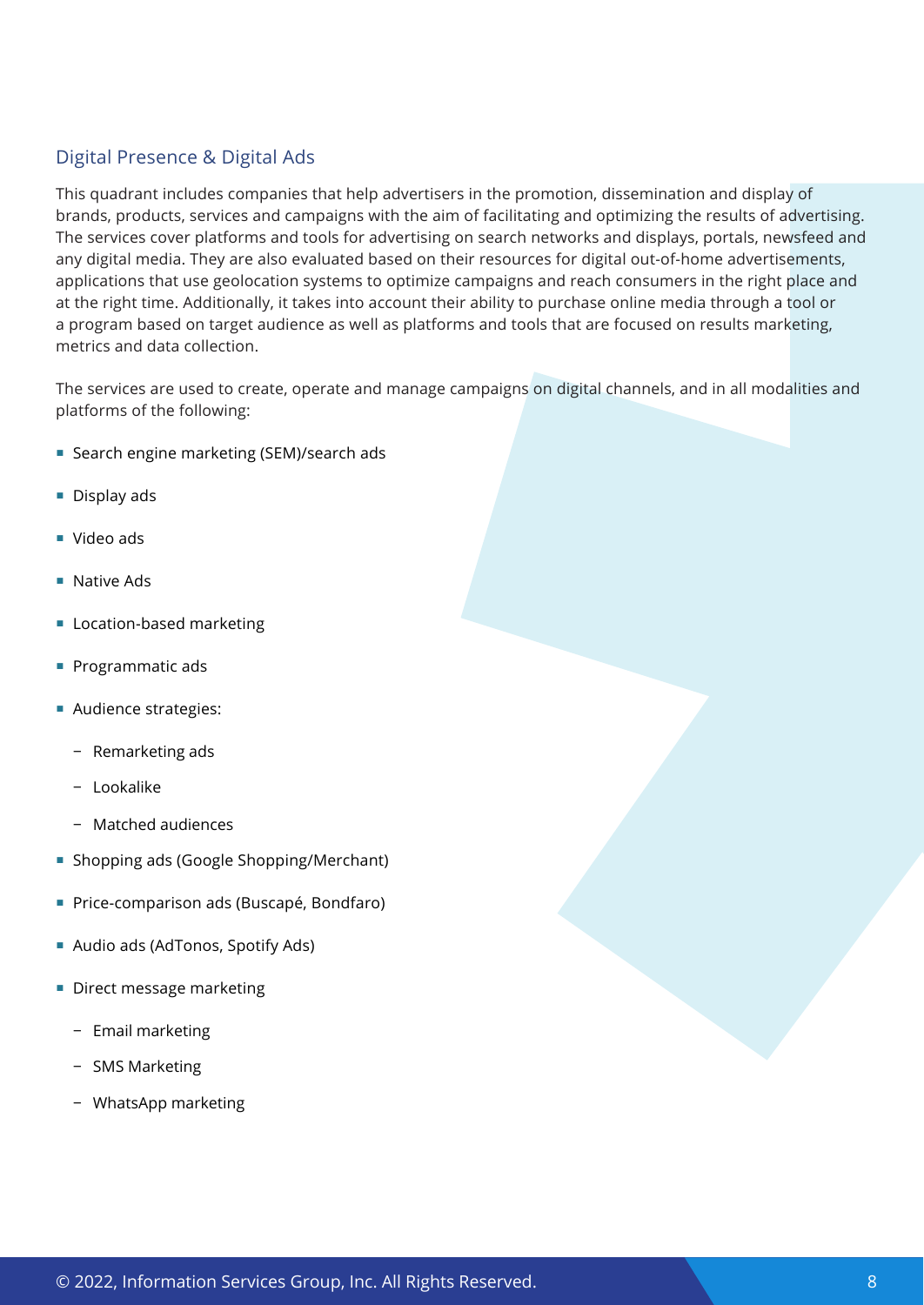- SEO and VSO
	- − Positioning monitoring (GeoRanker)
	- − Speed and load optimization (Google PageSpeed Insights)
	- − Improvements in the platform for SEO and VSO

- Provide digital ads from banner ads on websites to video ads on YouTube
- **Develop paid traffic plan**
- Boost a website's traffic and visitors' trust while supporting other digital marketing disciplines
- Support marketers that use white hat tactics and understand intent-based search marketing
- Support the role of email in a growing business and how it can be used to quickly move prospects along the customer value journey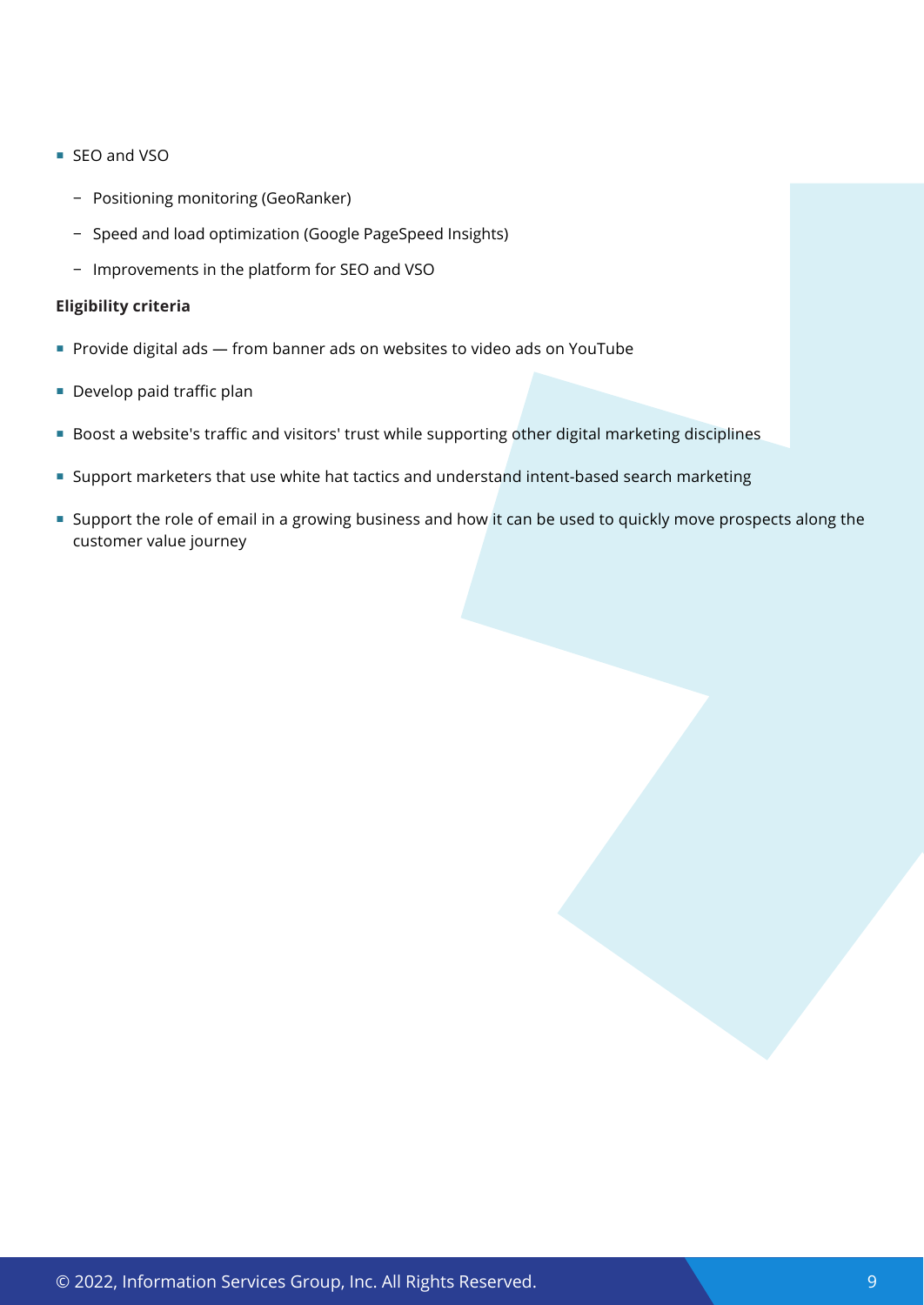### Digital Experience & Content

This quadrant includes leading digital experience providers, offering a holistic and complete stack of integrated digital experience technologies. To stay competitive, they are also at the forefront of technology development in areas such as AI and machine learning. Likewise, developing content that addresses the needs of potential customers, converting them into sales and business opportunities.

Shaping a digital experience strategy requires a careful assessment of vendors and their services. This also involves looking into organizational support, training and structural changes to show foresight, dedication and determination to pursue a long-term roadmap. In addition, covering basic items in the content marketing program including methods and metrics will ensure that a provider delivers the right information at the right point during a customer's journey.

This quadrant analyzes a provider's ability to analyze, optimize and offer innovation in user experience in digital channels with a focus on conversion optimization and on all platforms including assessing the following abilities:

- **Interface design and prototyping**
- Conversational marketing, AI and chatbots
- Custom content marketing
- $\blacksquare$  Integrated digital service platforms
- **Eye and mouse tracking**
- A/B testing
	- − Interface
	- − Email marketing
- Augmented reality (AR) experience
- **Virtual reality (VR) experience**
- **Mix reality (XR) experience**
- Crossmedia campaign
- Content management system (CMS) platform
- Content production based on keywords (SEO)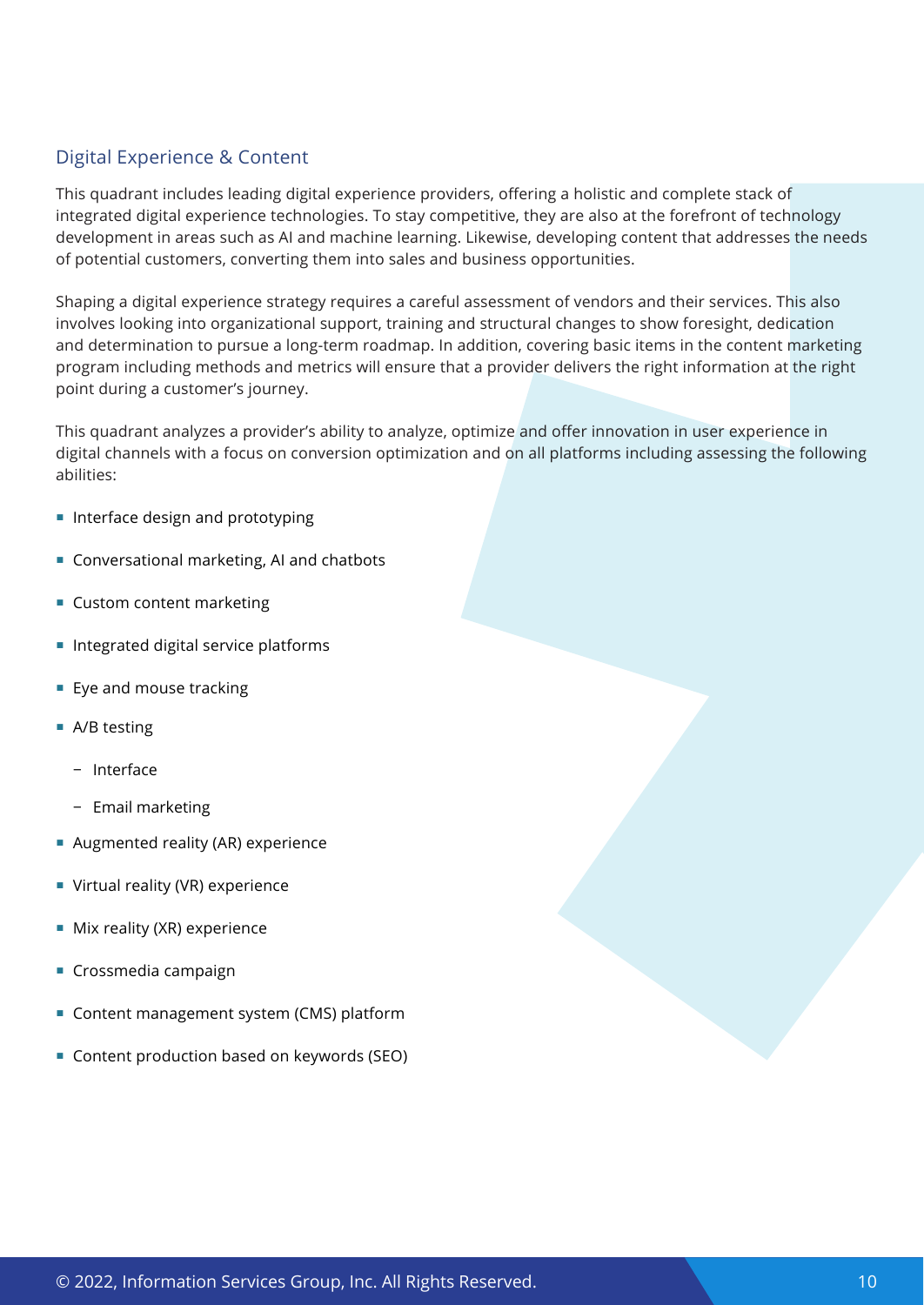- Use conversion rate optimization (CRO) methodology
- **CRO calls to mind A/B testing to determine the best button color or hero shot**
- **Provide a holistic, all-in-one stack of integrated digital experinece technologies capable of meeting a variety** of needs
- Build a digital experience stack from piecemeal offerings
- At the forefront of technology development in areas such as AI and machine learning
- **Provide strategic advantages in ensuring direct control over all customer data**
- Ability to finely tune and acutely control user experience
- Use big data platforms to achieve a single view of a customer
- **EXECTED EXECTED EXECTED** Leverage modern web and native app technologies to deliver customized experiences for individual customers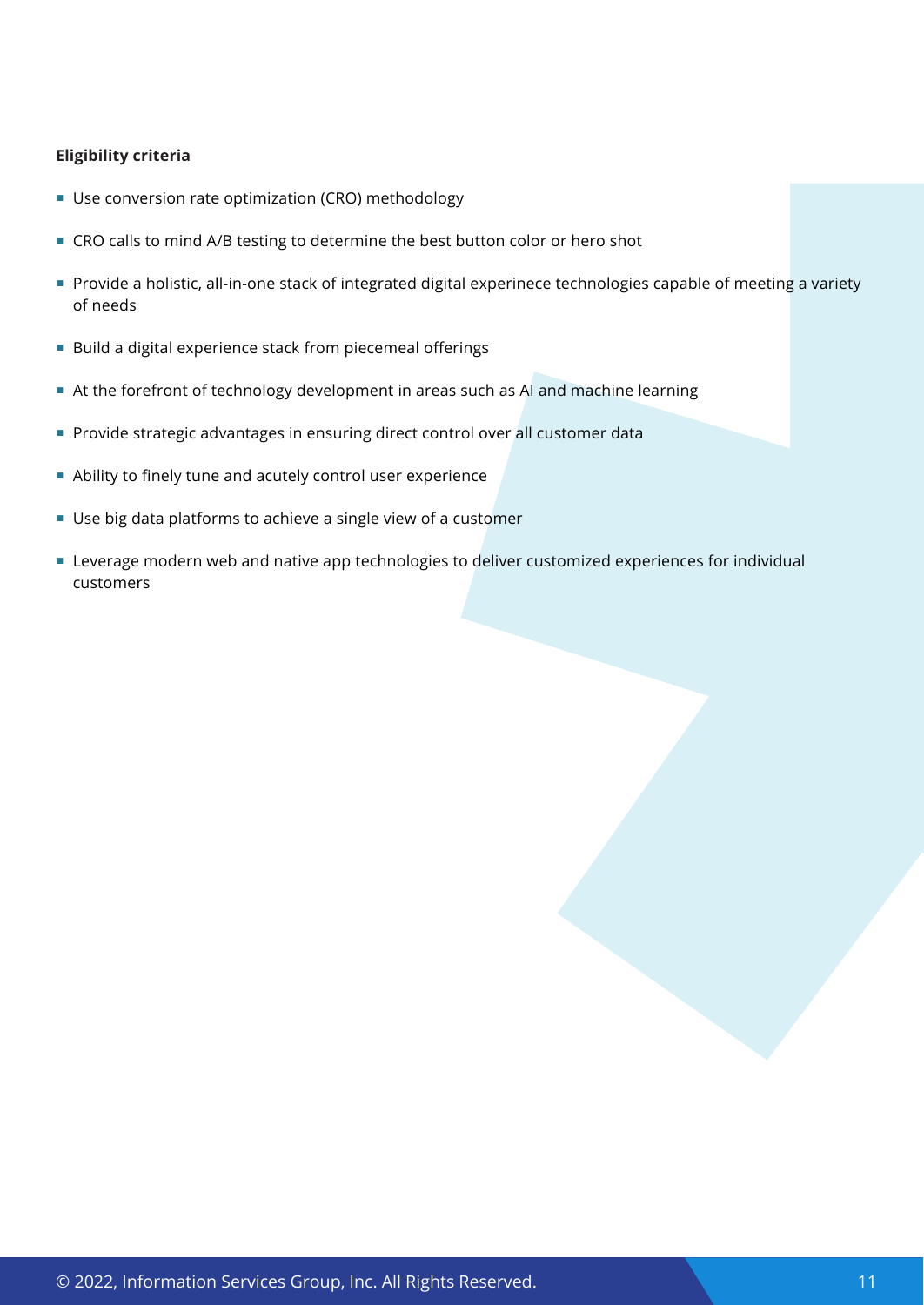### Social & Relationship

This quadrant includes technological service providers that offer capabilities in the areas of customer relations and marketing on social networks. It covers tools for social media management and monitoring, relationship management with influencers, platforms that manage and drive online and offline events for marketing actions, resources for campaign management and fostering relationships with influencers and micro-influencers. It also looks into the relationship between a customer and a company through various communication channels and the creation and distribution of valuable and compelling content to attract, retain and engage the target audience. Providers in this space typically offer resources related to the elaboration of content, SEO techniques and mass email or SMS in addition to using platforms to manage customer relationships.

These services are dedicated to creating, managing, interacting and distributing content on digital channels in all the following modalities:

- Social media monitoring and sentiment analysis
- Events, meetings and webinars (organization, creation and promotion)
- Social media vídeo production
- Community management (participation or moderation of groups, forums, etc.)
	- − Social media
	- − Messenger groups (Whatsapp, Telegram)
	- − App stores
- Influencers (intermediate, create and monitor)
- CRM solution
- Account based marketing (ABM)
- Customer experience (CX)
- Feedback and chat
- Marketing automation (automatic messaging, marketing campaigns and lead generation)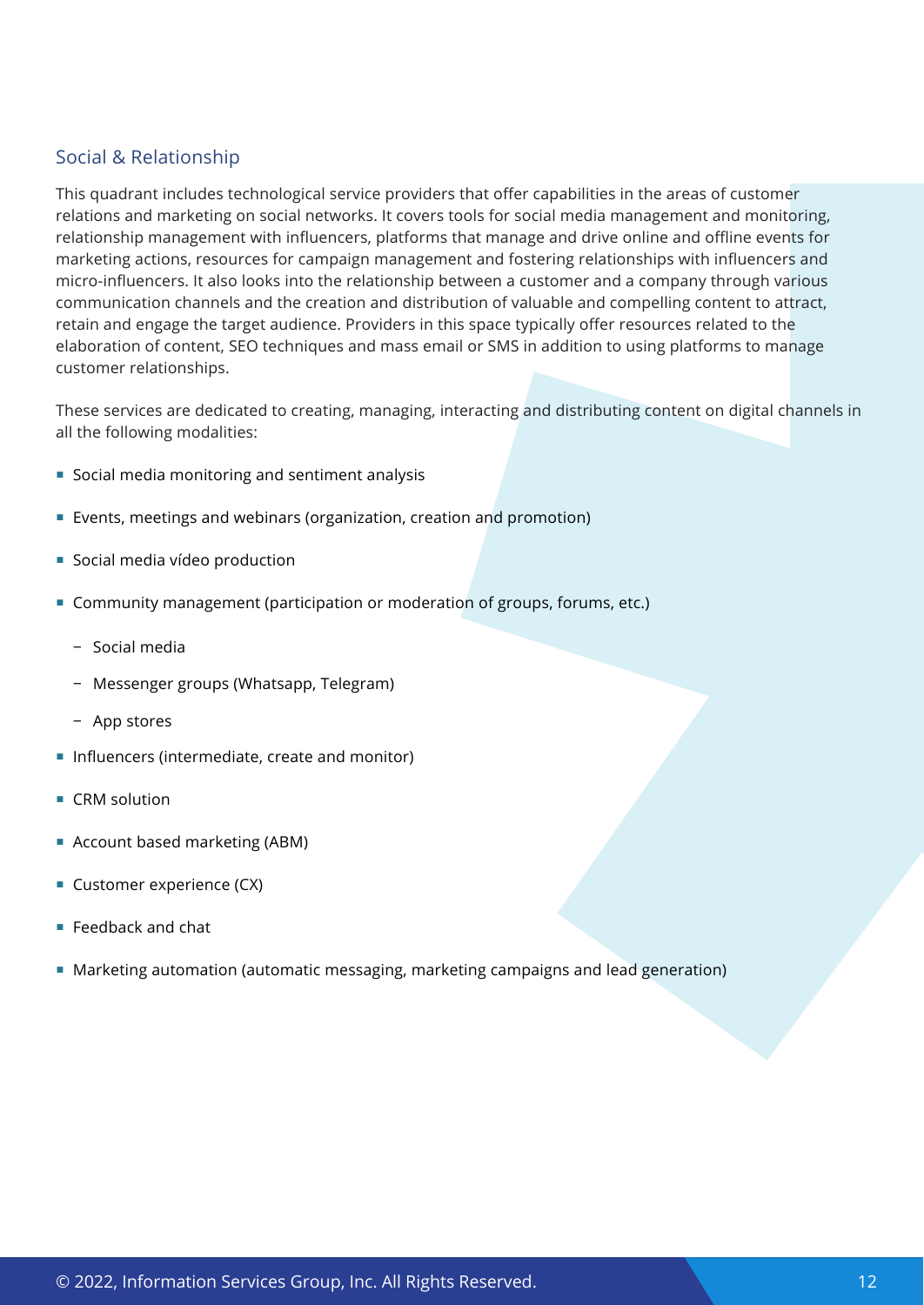- Engage with customers, build relationships and make offers to attract followers
- Attract prospects and move them through a marketing funnel to drive more sales and grow a business
- Deliver valuable content at every stage of a customer value journey
- Move a prospect through the customer value journey by creating content that satisfies needs at each of the three conversion funnel stages, namely awareness, evaluation and conversion
- Plan the content marketing strategy and create "perfect" content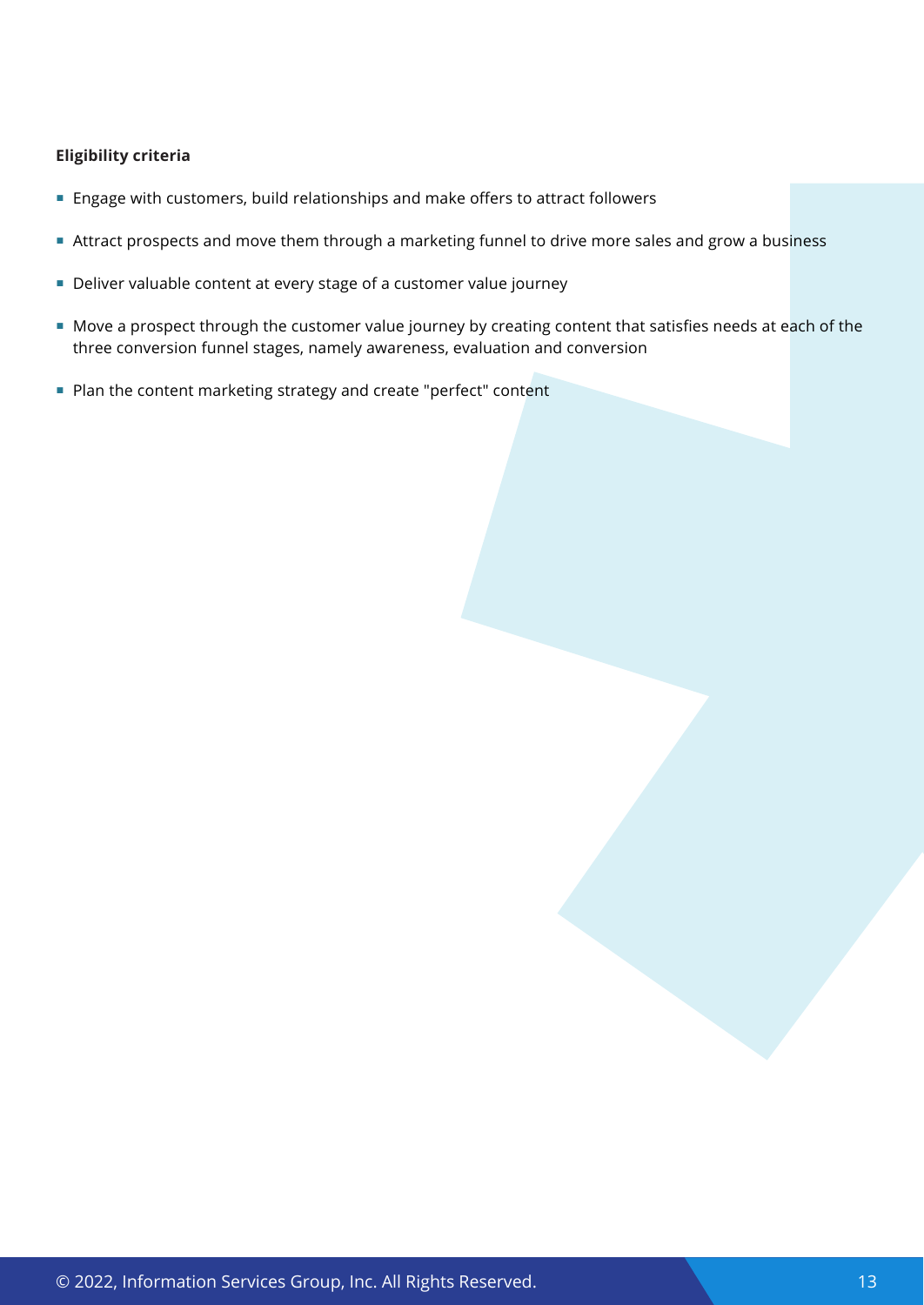### Digital Commerce Optimization

This quadrant assesses service providers that offer tools for optimization and conversion of sales to digital commerce, customer loyalty solutions through benefits and long-term relationships, platforms for creating questionnaires and tools for conducting market research and enabling a business to set up and manage an online store. It also allows enterprises to review store performance, manage inventory, define product pricing and run promotions. Like any enterprise software, a digital commerce platform can be on premise or cloud based. Most small and mid-sized businesses (SMBs) prefer a cloud-based ecommerce platform due to the low upfront investment and flexibility to scale up or down in terms of usage without making any significant changes in the business.

These services are dedicated to the ability to deploy, optimize and integrate solutions with the following capabilities:

- Ecommerce solutions (web, app)
- **Marketplace solutions (web, app)**
- Channel integration (omnichannel; web, app)
- Creation and management of affiliate marketing
- Dynamic prices (price scraping)
- Marketing automation (lead reactivation, remarketing, cart recovery, etc.)

- Explore products, services and sellers through digital channels and experiences
- Engage in social networks (public and private) as part of the buying experience
- Serve as a buyer's digital adviser
- Evaluate sellers, find alternative sellers and substitute products, track deals, monitor seller delivery and service performance
- Online store experiences and commerce services via multiple channels (mobile, web, chat, voice assistant, in-app, TV, kiosks, etc.), personalized to buyers
- Design differentiated and highly usable/accessible digital buying experiences to make them easier, reliable and assertive
- **Monitor buyer activity for signs of disruptions and be ready to step in to help**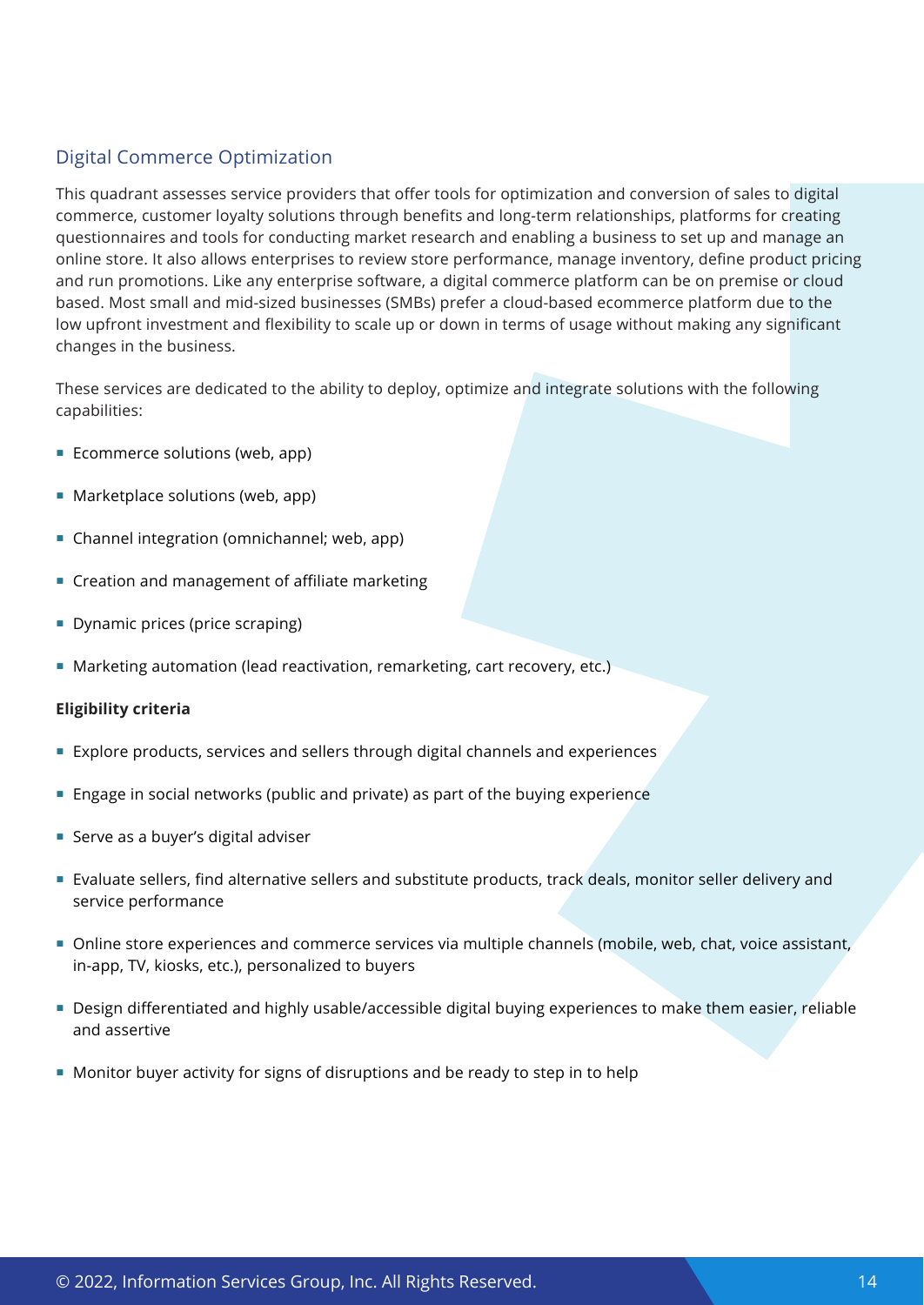### Analytics & Intelligence

This quadrant includes service providers that collect data and information from either online or offline buyers. It also examines offerings that use market intelligence and drive sales engines such as business intelligence techniques, big data systems, loyalty programs and market research. In addition, providers in this space typically offer solutions that use a large volume of data for analysis, segmentation, decision making and marketing actions and customer data platforms for profiles, personal identifiers, website visits, mobile app sessions, email responses, chat transcripts, audio recordings of customer service interactions, social media comments and purchase orders.

These services are dedicated to the ability to collect, analyze and optimize results based on data that include the following:

- **Analytics tool**
- $\blacksquare$  Predictive analytics
- Data unification
- Consumer data platform
- **Consumer behavior prediction**
- Data management platform
- Call tracking analytics
- Web analytics solution
- Compliant to data privacy regulations (LGPD/GDPR) in marketing activities

- Offer processes and technologies that enable marketing professionals to evaluate the success of their marketing initiatives
- **Find patterns in marketing data to increase actionable knowledge**
- Employ statistics, predictive modeling and machine learning for insights and to answer questions
- **Ability to map customer journey**
- Assign marketing spend to measured outcomes
- **Simulate and measure the business impact of marketing and advertising campaigns**
- **Implement predictive models**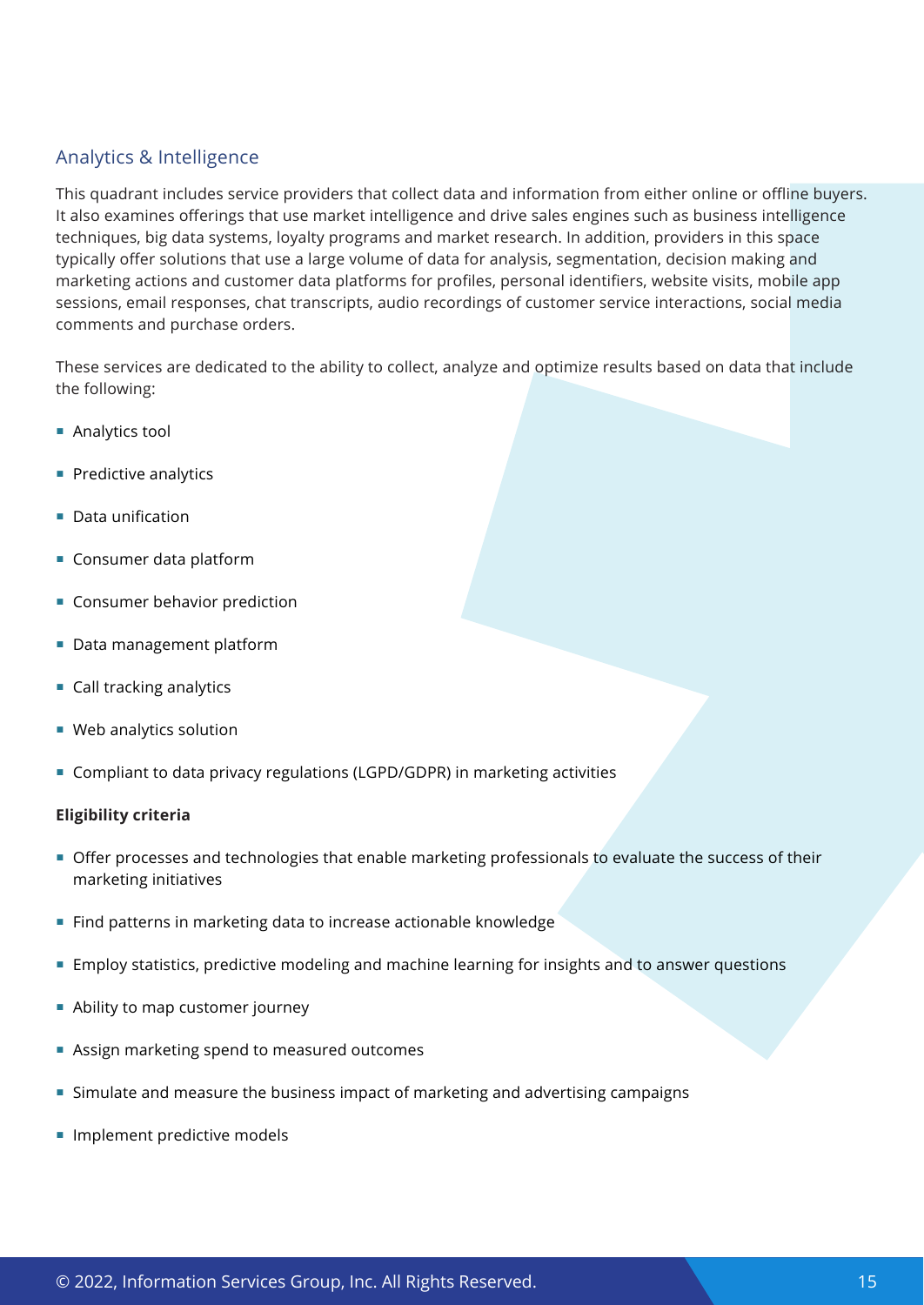# <span id="page-15-0"></span>Schedule

The research phase falls in the period between **January and April 2022**, during which survey, evaluation, analysis and validation will take place. The results will be presented to the media in **June 2022**.

| <b>Milestones</b> | <b>Beginning</b>  | End            |
|-------------------|-------------------|----------------|
| Launch            | February 03, 2022 |                |
| Survey phase      | February 03, 2022 | March 04, 2022 |
| Sneak previews    | May 2022          |                |
| Press release     | June 2022         |                |

Please refer to this [link](https://isg-one.com/docs/default-source/default-document-library/ipl_annual_plan_2022.pdf) below to view/download the ISG Provider Lens™ 2022 research agenda.

#### **Access to Online Portal**

You can view/download the questionnaire from [here](https://iplportal.isg-one.com/login) using the credentials you have already created or refer to instructions provided in the invitation email to generate a new password. We look forward to your participation.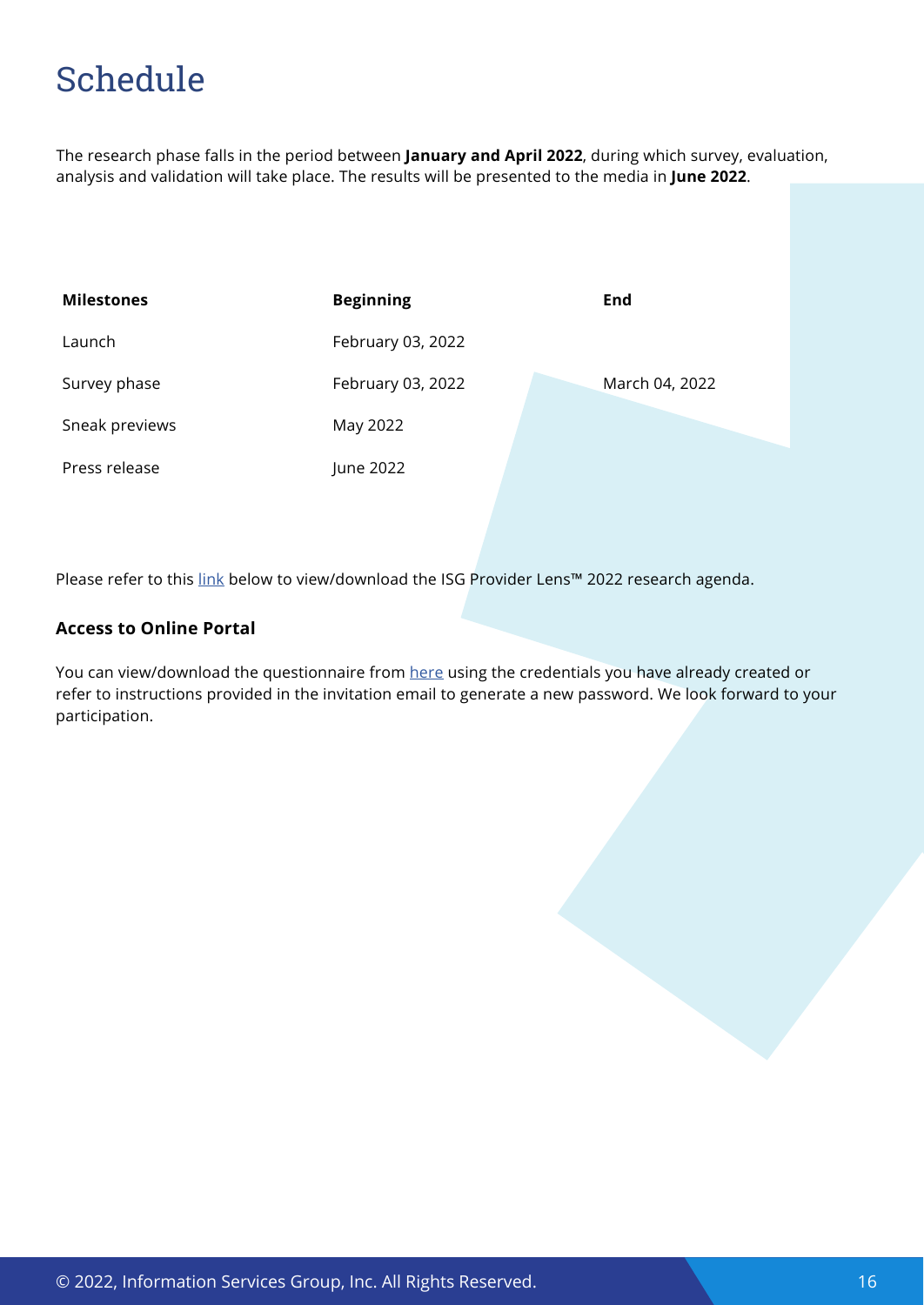### **ISG Star of Excellence ™ – Call for nominations**

The Star of Excellence is an independent recognition of excellent service delivery based on the concept of "Voice of the Customer." The program is designed by ISG to collect client feedback about service providers' success in demonstrating the highest standards of client service excellence and customer centricity.

The global survey is all about services that are associated with IPL studies. All ISG Analysts will be continuously provided with information on the customer experience of all relevant service providers. This information comes on top of existing first-hand advisor feedback that IPL leverages in context of its practitioner-led consulting approach.



Providers are invited to [nominate](https://isg-one.com/providers/star-of-excellence/nominate) their clients to participate. Once the nomination has been submitted, ISG sends out a mail confirmation to both sides. It is self-evident that ISG anonymizes all customer data and does not share it with third parties.

It is our vision that the Star of Excellence will be recognized as the leading industry recognition for client service excellence and serve as the benchmark for measuring client sentiments.

To ensure your selected clients complete the feedback for your nominated engagement, please use the client nomination section on the Star of Excellence [website.](https://isg-one.com/providers/star-of-excellence)

We have set up an email where you can direct any questions or provide comments. This email will be checked daily, please allow up to 24 hours for a reply. Here is the email address: [Star@isg-one.com](mailto:Star%40isg-one.com?subject=Star%40isg-one.com)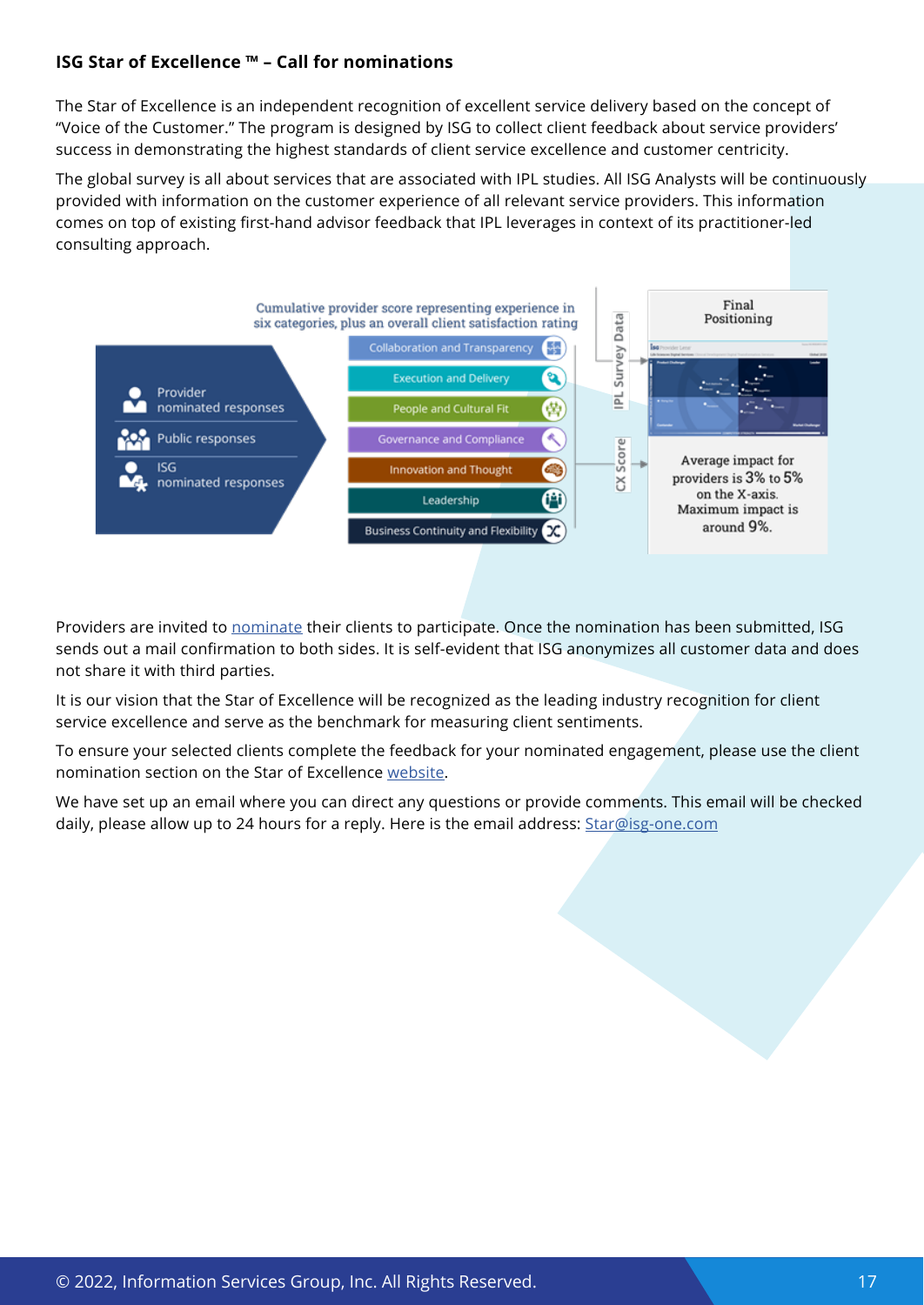<span id="page-17-0"></span>**Are you in the list, or do you see your company as relevant provider that is missing in the list?** Then feel free to contact us to ensure your active participation in the research phase.

| Accenture U.S.                                   | aMind Solutions            | D <sub>1</sub>                  |
|--------------------------------------------------|----------------------------|---------------------------------|
| Concentrix                                       | Amobee                     | Deal                            |
| <b>Contently (Content Marketing</b><br>Solution) | Anderson                   | <b>DEFY Media</b>               |
| <b>FGPG</b>                                      | Atento                     | Deloitte                        |
|                                                  | Atos Internacional         | Deloitte Digital                |
| Hangar12                                         | Augmentum                  | dentsu                          |
| KL Communications, Inc.                          | Biz4Commerce               | Digital Net Agency              |
| Movéo                                            | <b>Blue Corona</b>         | <b>Digital Promotion Agency</b> |
| Silvercrest                                      | <b>Bower House Digital</b> | <b>Digital Pulp</b>             |
| Siteimprove                                      | <b>Brandastic</b>          | Distrito                        |
| SueYoungMedia.com                                | <b>Branex</b>              | DP <sub>6</sub>                 |
| US Sweepstakes & Fulfillment<br>Company"         | <b>BRQ</b>                 | DPZ&T                           |
| Accenture Interactive                            | <b>BTown Web</b>           | <b>DRB</b>                      |
| Actuate Media                                    | Capgemini                  | Duncan Channon                  |
| Africa                                           | Carmatec                   | DXC Technology                  |
| Agencia 242                                      | CI&T                       | <b>EDGE Marketing</b>           |
| Agência Mango                                    | Clearsale                  | EloGroup                        |
| Agencia Mestre                                   | Codal                      | <b>Elsner Technologies</b>      |
| Agencia Mirum                                    | Cognizant                  | Emizentech                      |
| Akamai Technologies, Inc.                        | Concentrix                 | Enviou                          |
| Aldeia Comunicação                               | Creativosbr                | <b>Envision eCommerce</b>       |
|                                                  |                            |                                 |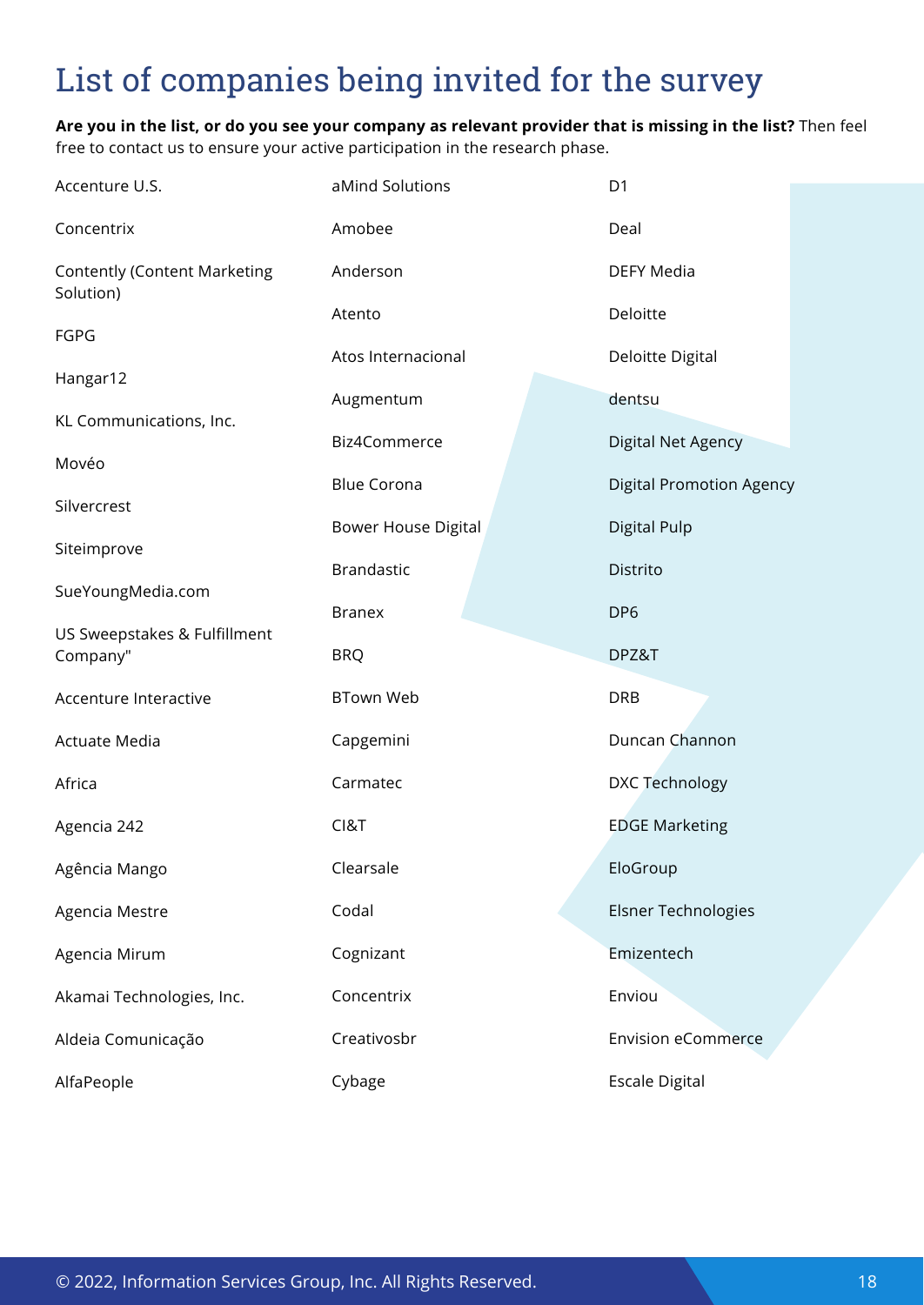**Are you in the list, or do you see your company as relevant provider that is missing in the list?** Then feel

free to contact us to ensure your active participation in the research phase.

| <b>Evince Development</b> | <b>HCL</b>                                | IPG                              |
|---------------------------|-------------------------------------------|----------------------------------|
| EY                        | <b>HCL Unica</b>                          | Isobar                           |
| Fbiz                      | Helloo                                    | <b>Iteris</b>                    |
| <b>FEXLE INC</b>          | HGS - Hinduja Global Solutions            | JeffreyGroup Brasil              |
| Five9                     | Hi Platform                               | Kelly Scott Madison              |
| Flowsense                 | Hibu Inc.                                 | Key Ideas Infotech               |
| Fortics                   | <b>Hit Digital</b>                        | Keyrus                           |
| <b>Foxtail Marketing</b>  | Hoffman Marketing<br>Communications, Inc. | Kinetic Social                   |
| Frogslayer                | Horizon Media Inc                         | kolekto                          |
| Gain Response Marketing   | Hotmart                                   | <b>KPMG</b>                      |
| Genesys                   | <b>IBM</b>                                | Leadlovers                       |
| Geofusion                 | i-Cherry                                  | Lew'Lara/TBWA                    |
| <b>GFT Technologies</b>   | <b>Idigital Strategies</b>                | Major Tom                        |
| Globant                   | Ignite Visibility                         | Mangosoft                        |
| Go Fish Digital           | Imagine 360 Marketing                     | Mapa360                          |
| GoBots                    | Indra Minsait                             | Marketo Lead Management          |
| GroupM                    | Infocore, Inc.                            | Markitors                        |
| GrowTeam                  | Infosys                                   | <b>Match Drive</b>               |
| Grupo Ideal Trends        | Ingram Micro                              | <b>McAfee</b>                    |
| Grupo TV1                 | Inside Digital                            | <b>McPherson Marketing Group</b> |
| Harlo Interactive         | IntelliSurvey                             | MediaMath                        |
| Havas                     |                                           | Mediaocean                       |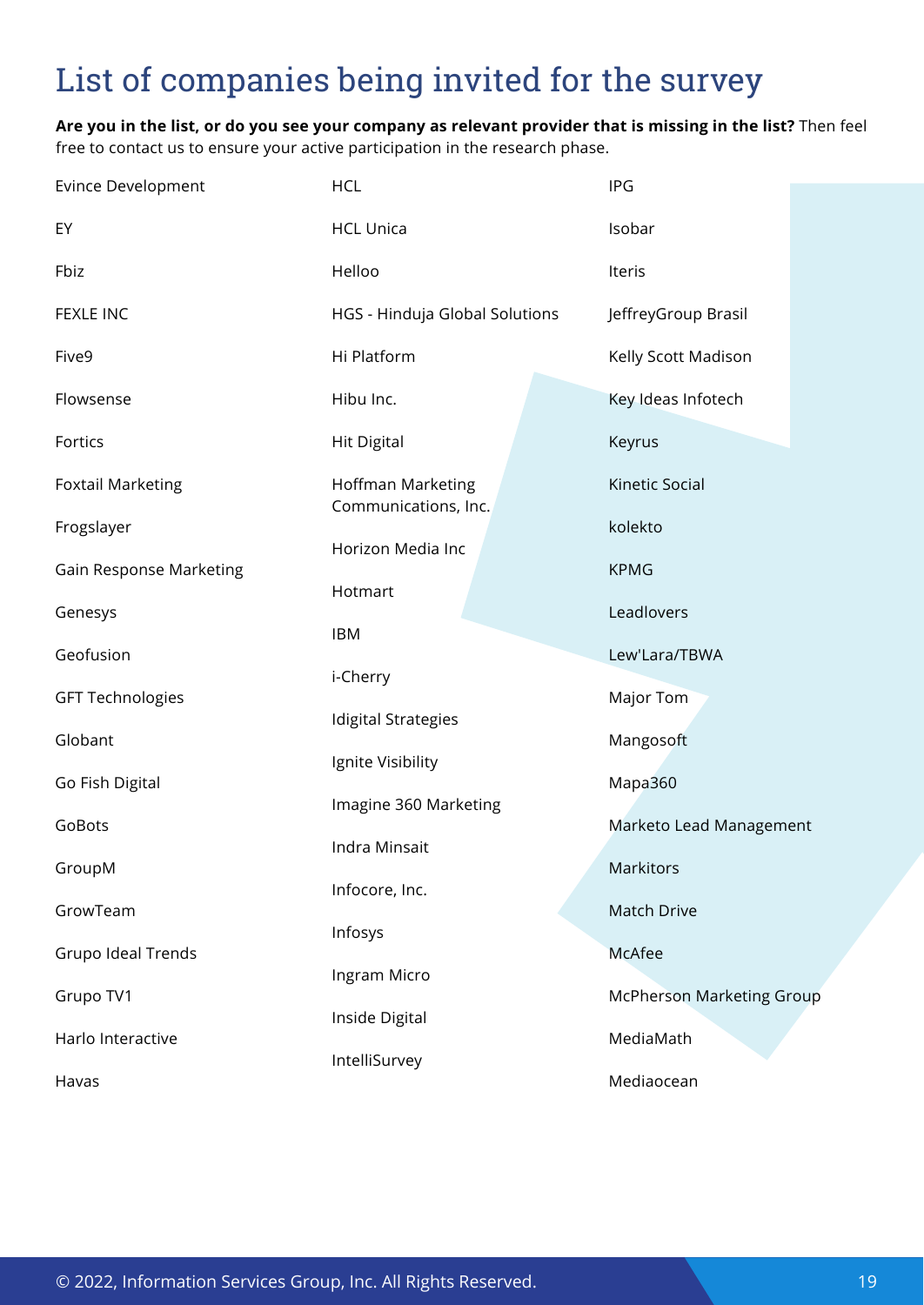**Are you in the list, or do you see your company as relevant provider that is missing in the list?** Then feel free to contact us to ensure your active participation in the research phase.

| Medidata                   | Oliver Agency                  | PwC                            |
|----------------------------|--------------------------------|--------------------------------|
| Merkle                     | Olos                           | Quick eSelling                 |
| Meticulosity               | <b>OMD</b>                     | Quinstreet, Inc.               |
| <b>Metizsoft Solutions</b> | OmniChat                       | Raccoon                        |
| Metric Theory              | Omnicom Group                  | Radial                         |
| Micro Focus                | Omnicom Media Group            | Ranosys                        |
| Mindminers                 | <b>Opinion Box</b>             | Resultados Digitais            |
| Mirrorball                 | <b>OSF Digital</b>             | Revana Digital                 |
| Moburst                    | <b>Outmarketing Brasil</b>     | <b>Riverbed Marketing</b>      |
| Mundo do Marketing         | P2H Inc                        | Rocket Content                 |
| Mutant                     | Peppery                        | Rocket.chat                    |
| Nação Digital              | Perficient                     | <b>Roland Berger</b>           |
| NectarBits Pvt ltd         | PG Mediabrands                 | <b>RRD</b>                     |
| NeigerDesign               | Pipedrive                      | S4 Capital                     |
| Neodigital Brasil          | PIP's Inc                      | Salesforce                     |
| Netpeak                    | Pivofy                         | <b>Schlesinger Group</b>       |
| Nettechnocrats             | Plum Voice                     | ScienceSoft                    |
| Nexer                      | <b>Power Digital Marketing</b> | Search Berg                    |
| Nielsen                    | PowerChord, Inc.               | Seed                           |
| NTT DATA (everis)          | Proximity                      | SEOValley                      |
| NTT everis                 | Proxys Group                   | <b>Sherlock Communications</b> |
| Ogilvy                     | Publicis Groupe                | Sitel                          |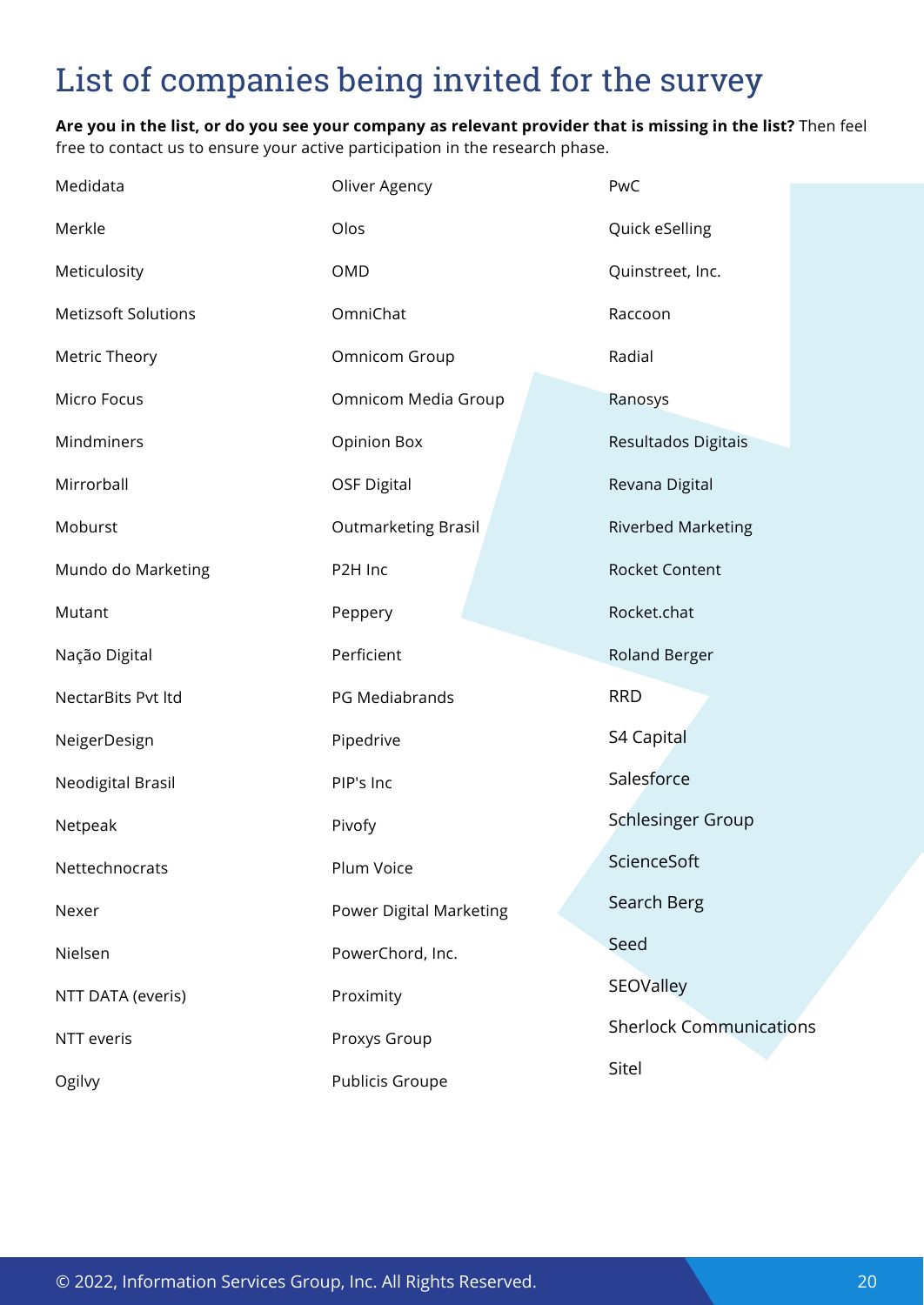**Are you in the list, or do you see your company as relevant provider that is missing in the list?** Then feel free to contact us to ensure your active participation in the research phase.

| Sitewire                    | Take                                           | Visionet                  |
|-----------------------------|------------------------------------------------|---------------------------|
| <b>Smart Sites</b>          | Tata Consultancy Services (TCS)                | <b>VML</b>                |
| SoapBoxSample               | Tech Mahindra                                  | <b>VTEX</b>               |
| <b>Social Miner</b>         | TechTic                                        | Web Choice                |
| SoftServe                   | Telefonica                                     | <b>WebClues Global</b>    |
| Softtek                     | The ABM Agency-Account Based                   | <b>Weber Shandwick</b>    |
| Software AG                 | Marketing                                      | WebFX                     |
| SoftwareOne                 | The Incentive Group                            | Widen Enterprises, Inc.   |
| Solucx                      | The Trade Desk                                 | Winnin                    |
| Spark                       | <b>Thee Digital</b>                            | Winsby Inc.               |
| <b>Spencer Thomas Group</b> | ThoughtWorks                                   | Wipro                     |
| Splinkr                     | Traina                                         | WMcCann                   |
| Squid                       | <b>Tray</b>                                    | <b>WPP</b>                |
| Stefanini                   | Trianz                                         | Wunderman                 |
| Stellar                     | T-Systems                                      | <b>XCOM</b>               |
| Stilingue                   | TunAD                                          | <b>YRGRP</b>              |
| Supercash                   | Unisys                                         | Zeeng                     |
| <b>Sykes Enterprises</b>    | Valtech                                        | Zendesk                   |
| Sympla                      | Ventura Associates International<br><b>LLC</b> | Zenvia                    |
| Tail                        | Verizon Media                                  | Zeta Global Holdings Corp |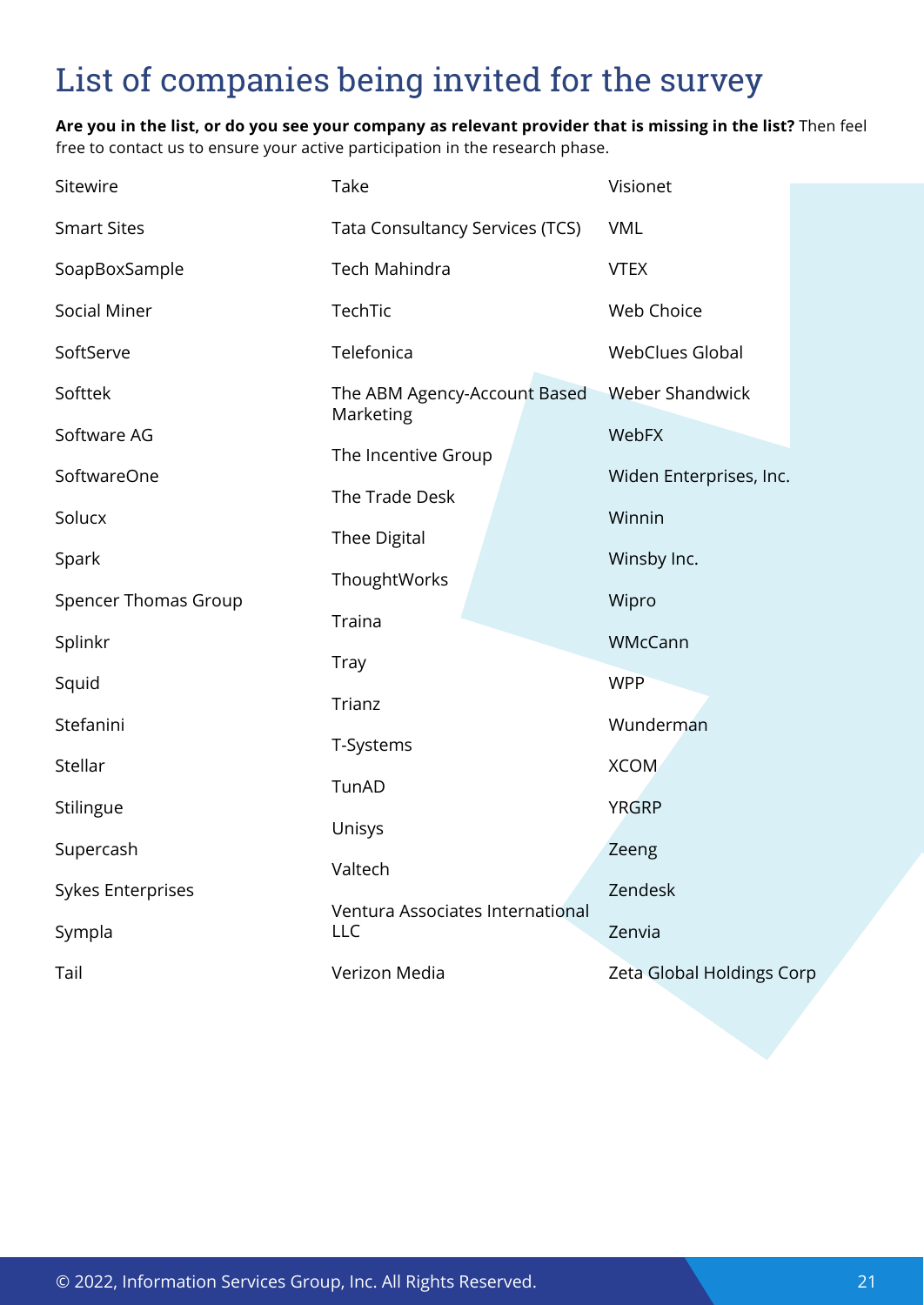# <span id="page-21-0"></span>Contacts for this study

### **Do you need any further information?**

If you have any questions, please do not hesitate to contact us at



Mauricio Ohtani Lead Analyst USA



Marcio Tabach Lead Analyst Brazil



Sandya Kattimani Research Analyst



Ankur Taneja Project Manager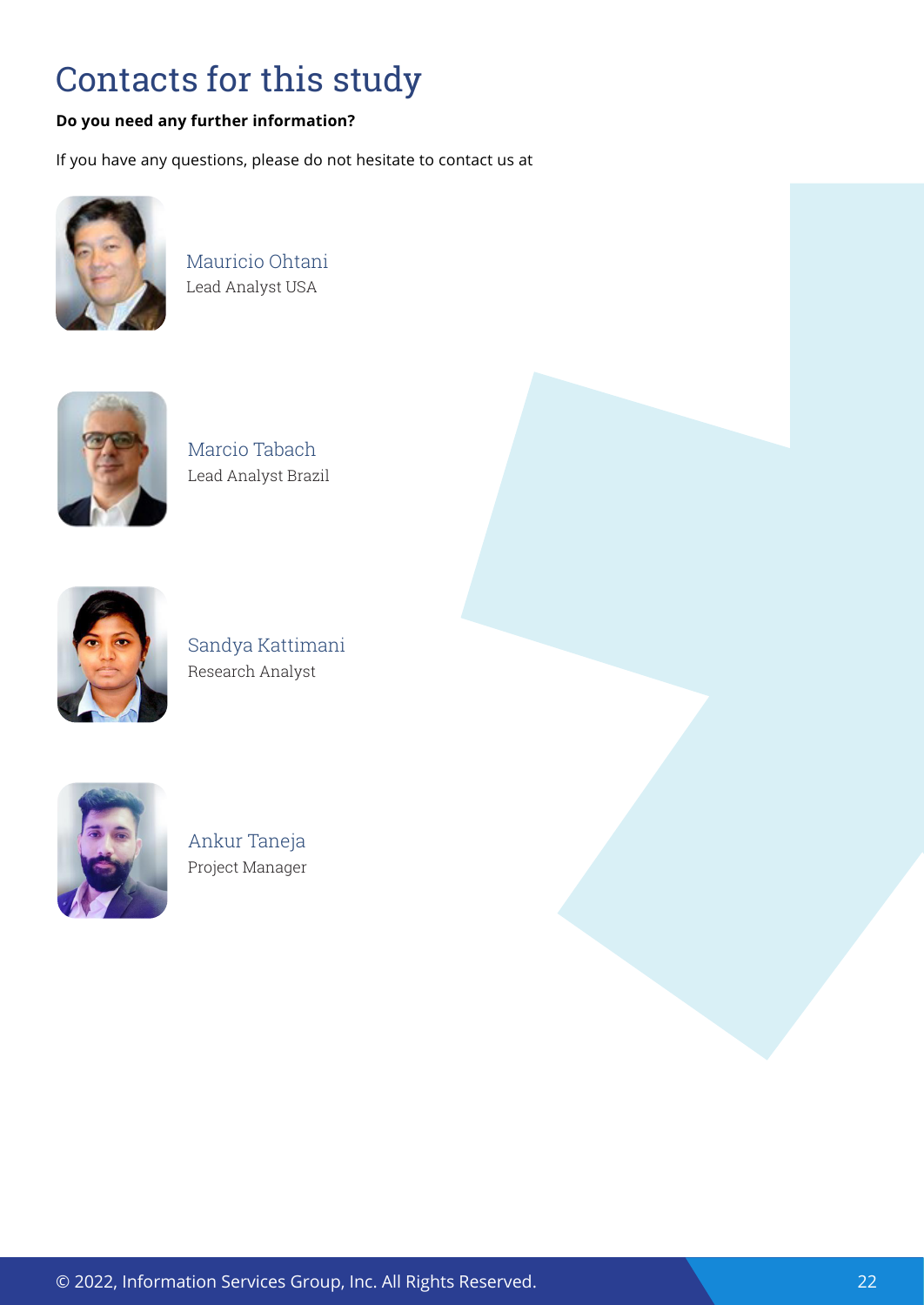# Research production disclaimer:

ISG collects data for the purposes of writing research and creating provider/vendor profiles. The profiles and supporting data are used by ISG advisors to make recommendations and inform their clients of the experience and qualifications of any applicable provider/vendor for outsourcing work identified by the clients. This data is collected as part of the ISG FutureSource process and the Candidate Provider Qualification (CPQ) process. ISG may choose to only utilize this collected data pertaining to certain countries or regions for the education and purposes of its advisors and not to produce ISG Provider Lens™ reports. These decisions will be made based on the level and completeness of information received directly from providers/vendors and the availability of experienced analysts for those countries or regions. Submitted information may also be used for individual research projects or for briefing notes that will be written by the lead analysts.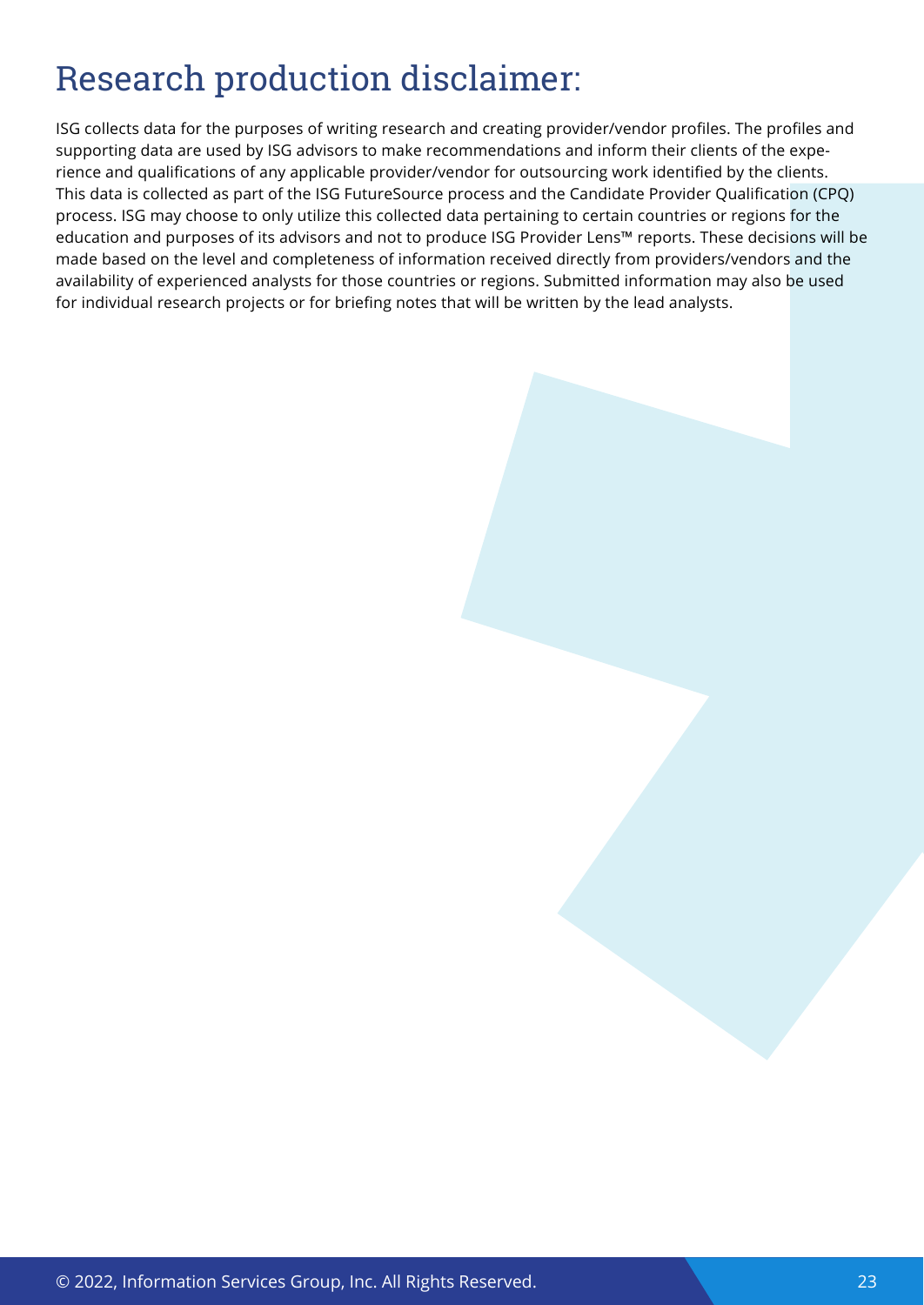# ISG Provider Lens QCRT Program Description

ISG Provider Lens offers market assessments incorporating practitioner insights, reflecting regional focus and independent research. ISG ensures advisor involvement in each study to cover the appropriate market details aligned to the respective service lines/technology trends, service provider presence and enterprise context. In each region, ISG has expert thought leaders and respected advisors who know the provider portfolios and offerings as well as enterprise requirements and market trends. On average, three advisors participate as part of each study's Quality & Consistency Review Team (QCRT). The QCRT ensures each study reflects ISG advisors' experience in the field, which complements the primary and secondary research the analysts conduct. ISG advisors participate in each study as part of the QCRT group and contribute at different levels depending on their availability and expertise.

The QCRT advisors:

- help define and validate quadrants and questionnaires,
- advise on service providers inclusion, participate in briefing calls,
- **give their perspectives on service provider ratings and review report drafts.**

The ISG Provider Lens QCRT program helps round out the research process, supporting comprehensive research-focused studies.